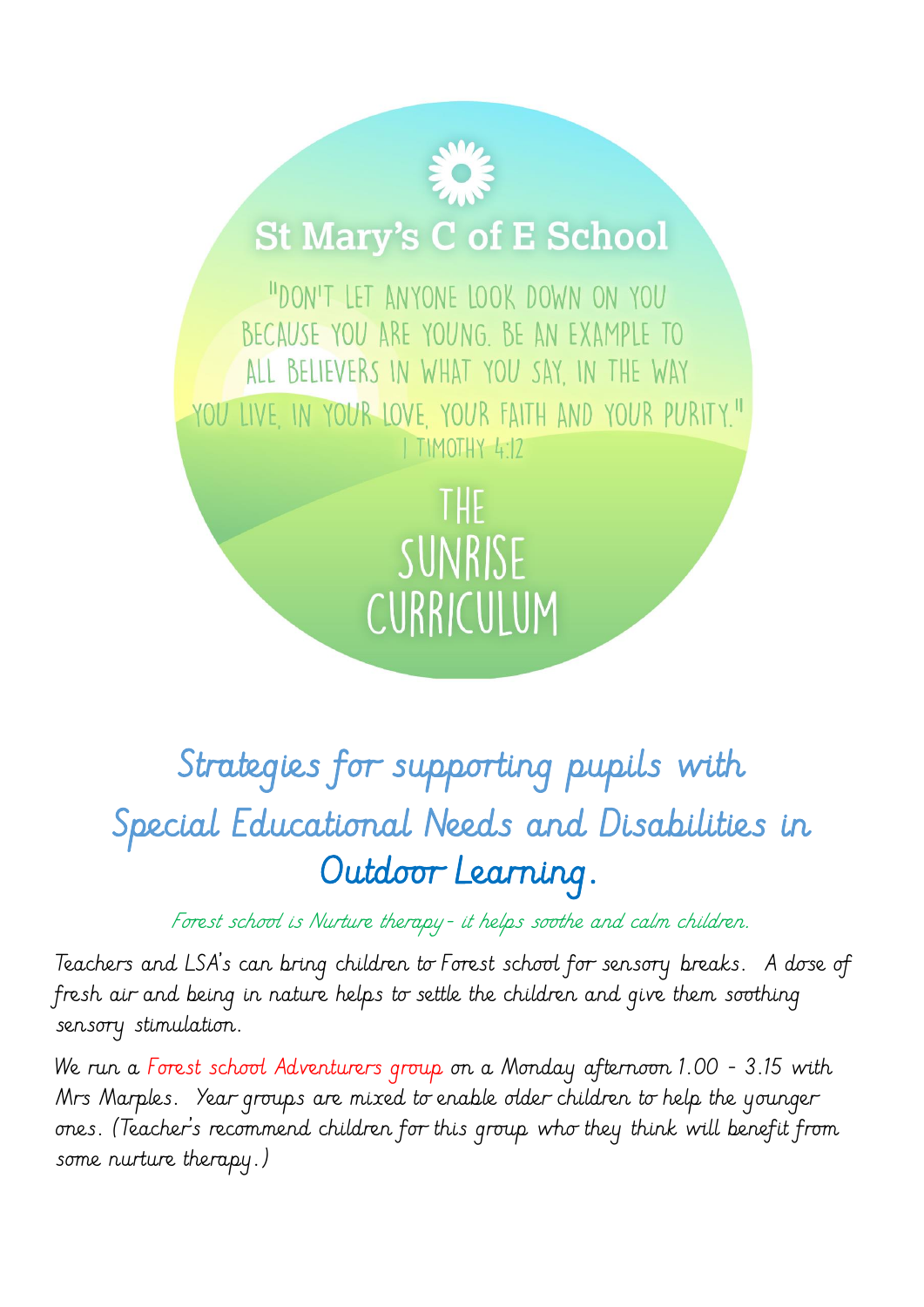Mrs Marples also takes a specific group of children to Forest school three times a week 11.00-11.45 Tuesday, Wednesday and Thursday. Extra children can be added to this group if they are in crisis.

All classes have a regular afternoon session at Forest school with Mrs Marples and their outdoor learning is linked to the topics that term. Reception attend 'Muddy Mondays' at Forest school every Monday with Miss Shelton.

All classes take part in Outdoor learning with their class teachers and this can happen anywhere outside in the school grounds (it doesn't have to take place in Forest school.)

|               | Here's how we will help.                                                                                                                                                                                                                                                                                                               |
|---------------|----------------------------------------------------------------------------------------------------------------------------------------------------------------------------------------------------------------------------------------------------------------------------------------------------------------------------------------|
| Attention     | Reinforce instruction in what to do during a Forest school session /<br>$\bullet$                                                                                                                                                                                                                                                      |
| Deficit       | activity<br>Be explicit about the rules of Forest school<br>Give them time and space for grounding                                                                                                                                                                                                                                     |
| Hyperactivity |                                                                                                                                                                                                                                                                                                                                        |
| Disorder      |                                                                                                                                                                                                                                                                                                                                        |
| Anxiety       | Discuss with the child how to get into the building from outside if<br>$\bullet$<br>they need to use the toilet during a lesson (TA to support them.)<br>• Start and end the Forest school session sat around the fire circle.<br>$\bullet$ Where possible, the child will work in the same group / team for each $\bullet$<br>session |
| Autism        | Teacher / TA to discuss what the outdoor learning session will<br>involve and what equipment will be used                                                                                                                                                                                                                              |
| Spectrum      | $\bullet$ Where possible, the child will work in the same group / team for each                                                                                                                                                                                                                                                        |
| Disorder      | session<br>• Provide opportunities to handle the equipment prior to lessons                                                                                                                                                                                                                                                            |
|               |                                                                                                                                                                                                                                                                                                                                        |
| Dyscalculia   | • Allow opportunity to repeat an activity so the child is able to process,<br>store it their long term memory and recall it                                                                                                                                                                                                            |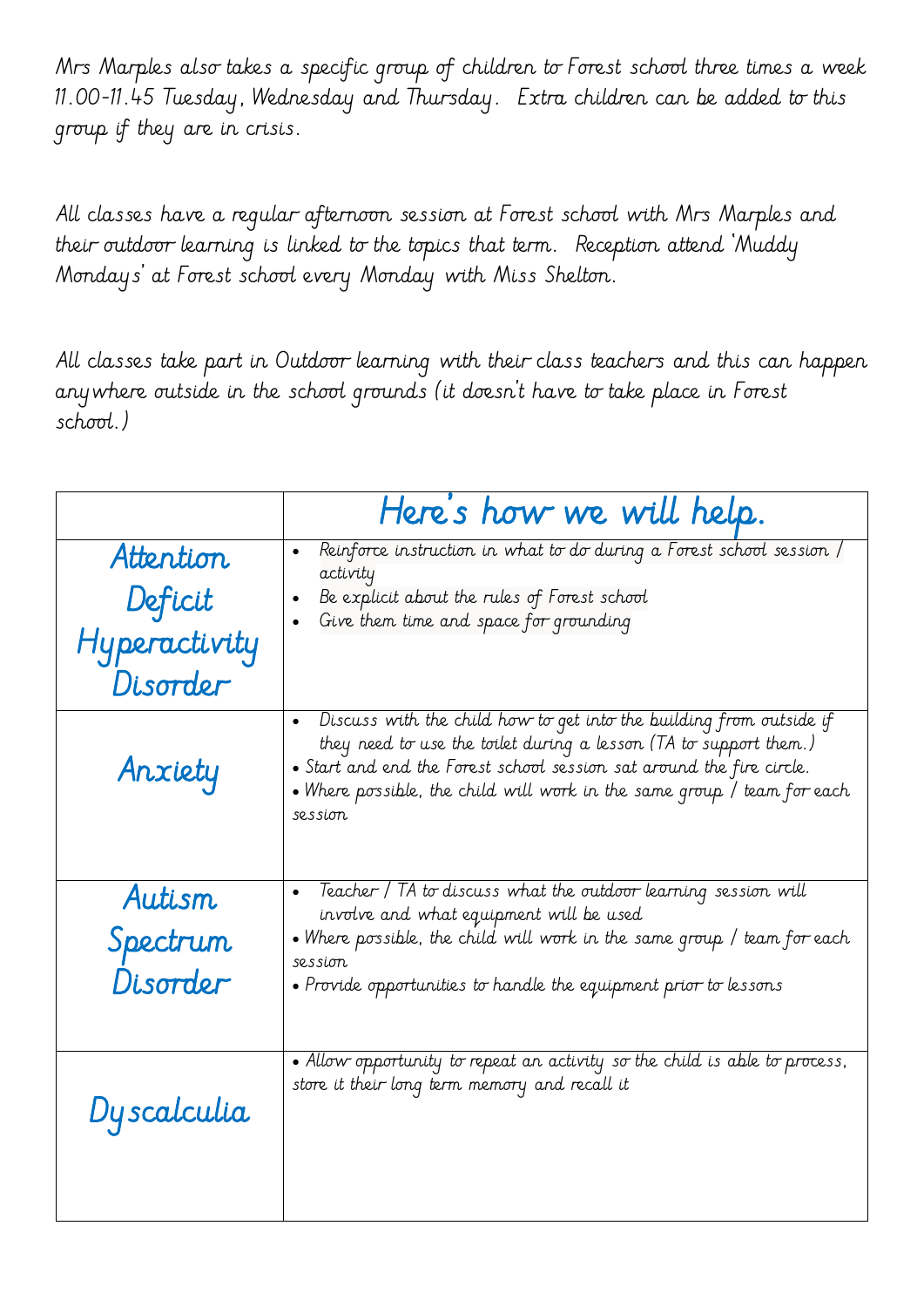| Dyslexia                                        | Ensure any written instructions are reinforced verbally or with<br>$\bullet$<br>visuals<br>$\bullet$ Ensure the child understands the language you have used in<br>instructions (eg: positional or special language)<br>• Give instructions clearly and slowly. Repeat one to one if necessary<br>$\bullet$ Check with the child that they have understood what the instruction<br>i s<br>• Demonstrate movements / skills so that the child can see what they<br>look like |
|-------------------------------------------------|-----------------------------------------------------------------------------------------------------------------------------------------------------------------------------------------------------------------------------------------------------------------------------------------------------------------------------------------------------------------------------------------------------------------------------------------------------------------------------|
| Dyspraxia                                       | • Allow the child more time to get changed into their waterproofs.<br>$\bullet$ Reinforce instructions on what to do during a session / activity<br>• Be explicit about the rules of Forest school.                                                                                                                                                                                                                                                                         |
| Hearing<br>Impairment                           | $\bullet$ Repeat instructions slowly to make sure the child has understood.<br>Use visual hand signal 'Show me five' to indicate we must stop<br>what we are doing and wait for the next instruction.                                                                                                                                                                                                                                                                       |
| Toileting Issues                                | Discuss with the child how to get into the building from outside if<br>they need to use the toilet during a lesson (TA to support.)<br>Walk them through how to get to the toilet from an outside space and<br>time how long it takes                                                                                                                                                                                                                                       |
| Cognition and<br>Learning<br>Challenges         | Provide a picture of the activity and show them to tools prior to the<br>lesson so that the child has a better understanding when being told<br>verbally<br>$\bullet$ Demonstrate skills so that the child can see what they look like                                                                                                                                                                                                                                      |
| Speech,<br>Language +<br>Communication<br>Needs | • Ensure that the child knows what terms are being used within lessons<br>as some may be unfamiliar<br>$\bullet$ Provide a picture of the activity and show them to tools prior to the<br>lesson so that the child has a better understanding when being told<br>verbally<br>$\bullet$ Demonstrate skills so that the child can see what they look like                                                                                                                     |
| Tourette<br>Syndrome                            | $\bullet$ Provide opportunities to handle the equipment prior to lessons so that<br>the child has experienced the feel $\alpha$ texture of the equipment                                                                                                                                                                                                                                                                                                                    |